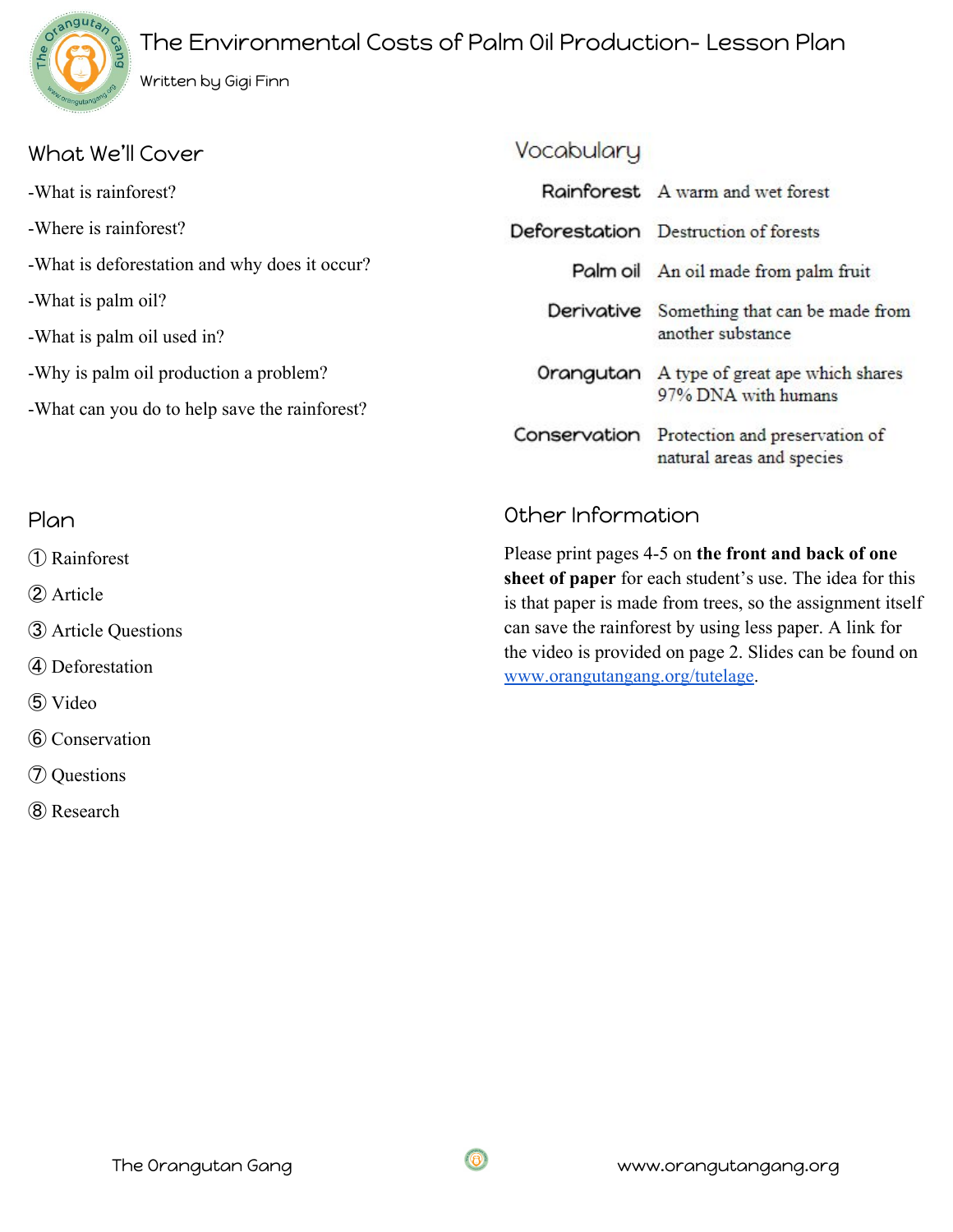# ① Rainforest

*Begin by discussing what a rainforest is, where it can be found, and what lives there with those sitting next to you, then go into details discussing as a class. Use the slides provided for guidance.*

## ② Article

*Pass out the worksheets. Have the students read the article and then answer the article questions. If a student asks whether the questions are open book, reply that the students may look at the article while answering the questions. Move on when everyone is done.*

### ③ Article Questions

*The students can trade papers to grade each others' work. They should then write the number of correct answers at the top of the page and circle it. Read aloud the answers. The answer key is below on page 6.*

# ④ Deforestation

*Start by having small groups discuss what deforestation is and why it might occur, then move on to discussing as a class. Use slides for guidance.*

# ⑤ Video

*Show the short video, which can be found on the slides or at <https://www.youtube.com/watch?v=yam5sh9w7UE>.* 

# ⑥ Conservation

*We covered three points in the video- avoiding palm oil, pressing for sustainability, and spreading the word. But what does each of these points really mean in detail? Let tables discuss what these points may mean, then use the slides to discuss as a class.*

# ⑦ Questions

*Answers for reference if these questions are asked by a student at any time.*

#### **Q: What if we have a product in the house that contains palm oil? Should we throw it out?**

A: No, because that would be wasting (insert type of product). *e. g. that would be wasting shampoo.* Next time, look for something different.

#### **Q: Why do they put palm oil in food?**

A: Palm oil doesn't contain unhealthy trans fats, and it's also relatively cheap. Food companies buy it in order to make their products look healthier and to save money.

#### **Q: Why can't the orangutans just live somewhere else?**

A: Orangutans are arboreal- they live in trees- and they especially need the type of climate found on Sumatra and Borneo. Orangutans actually used to live in China and Java, but the Chinese orangutan went extinct long ago and the Javan orangutan also went extinct due to deforestation.

#### **Q: What will the workers do if there are no palm oil plantations for them to work on?**

A: Workers could find employment in ecotourism, national parks, rainforest restoration, or wildlife rehabilitation.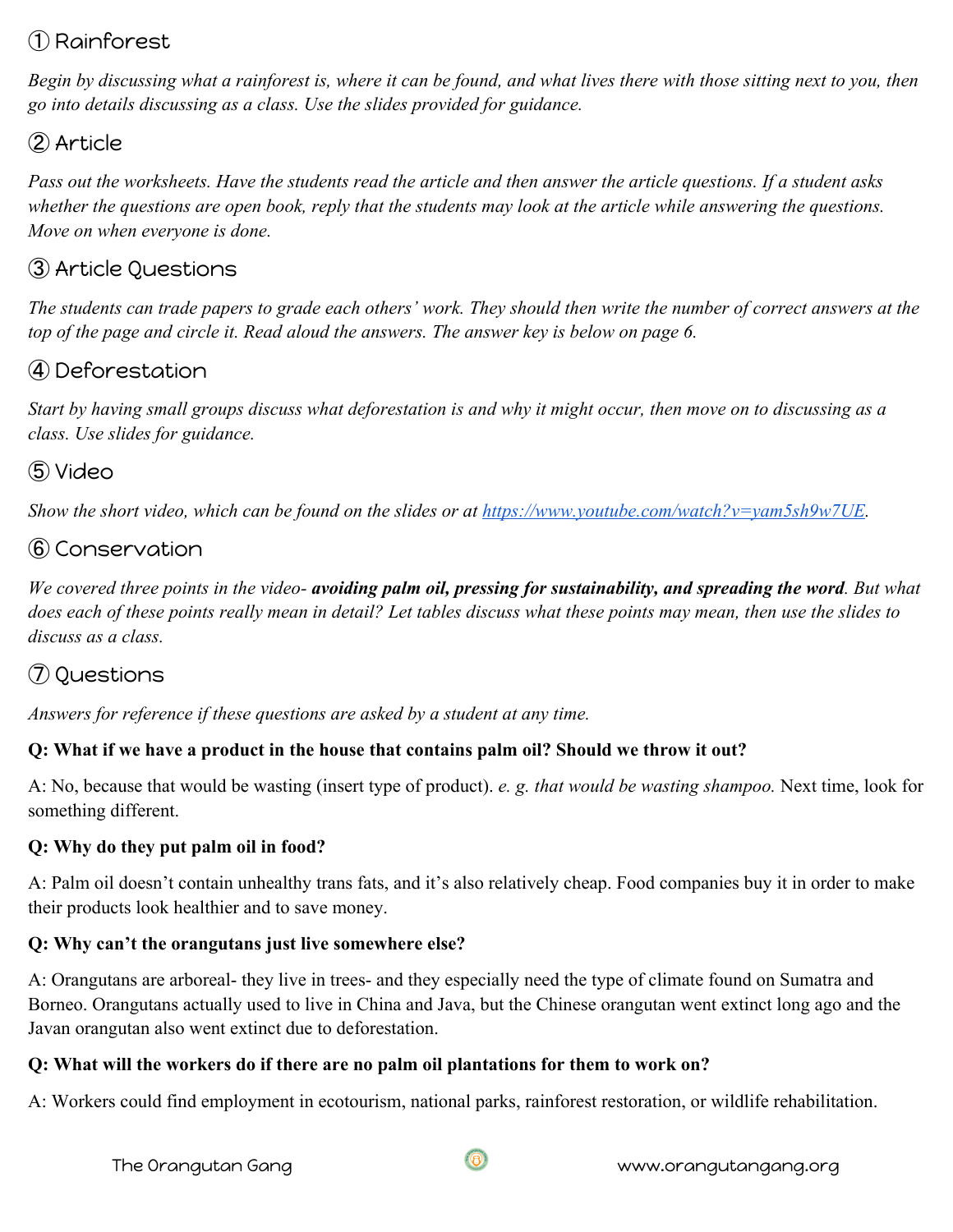#### **Q: Is palm fruit oil/palmitate the same thing as palm oil?**

A: Yes. Anything with the words "palm", "cetyl", "glyc", "olei", or "stear" in it may be a derivative of palm oil, as well as sodium laureth/lauryl sulfate, linoleic acid, and cetearyl alcohol. This is why it can be helpful to download PalmSmart, the barcode scanner app, as I haven't even mentioned all of the derivatives!

#### **Q: Is coconut oil the same thing as palm oil?**

A: No. Coconuts and palm fruit come from two different types of tree.

#### **Q: Why can't orangutans live on palm oil plantations?**

A: Orangutans have a wide-ranging, fruit-based diet, and oil palm trees do not provide the fruit and nesting materials that they need to survive.

#### **Q: Why don't they put the plantations somewhere else?**

A: Native Indonesians and Malaysians need jobs, and the palm oil industry often seems to be a promising occupation. This is why the palm oil industry developed there in the first place.

#### **Q: Why should we avoid palm oil?**

A: If a lot of people avoid or contact a certain company that uses palm oil, that company will lose money, and may recognize that it needs to change its ingredients. This means that the palm oil transport industry will, in turn, lose money and will possibly begin transport from plantations elsewhere. This decreases palm oil demand from Borneo and Sumatra, and workers can make do with the land they are already using. Less rainforest is destroyed, just because you made a good choice at the grocery store!

#### **Q: Why don't they grow rainforest somewhere else?**

A: Rainforest requires specific soil and climate conditions. When we defined a rainforest, we said it was a warm and wet forest generally found around the equator. If the climate isn't warm, wet, or equatorial, then there's no point trying to grow rainforest plants there because it won't be the rainforest the orangutans need.

#### **Q: Where can I get more information?**

A: You can find some reliable websites on your homework.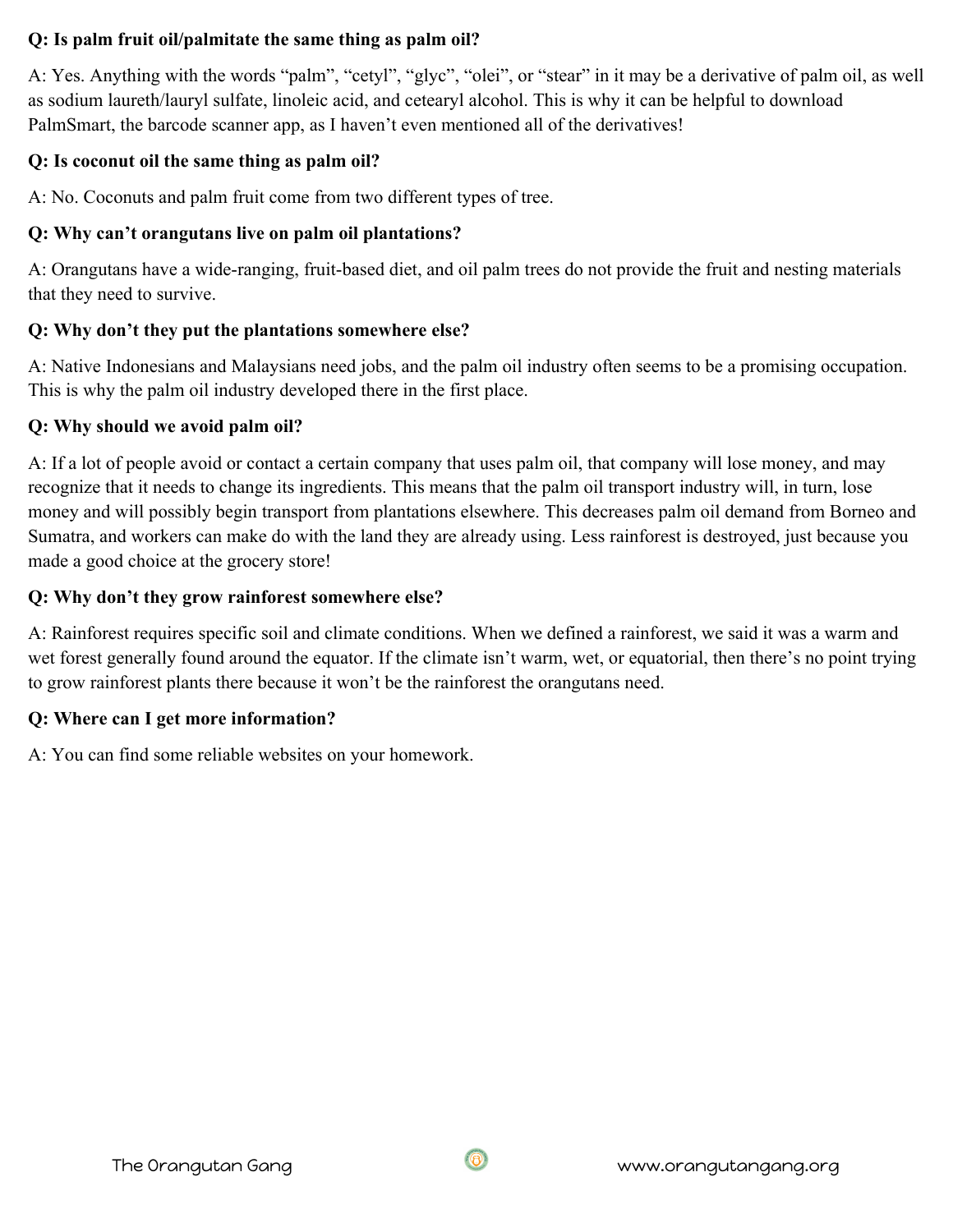# The Intelligent Orangutan Name \_\_\_\_\_\_\_\_\_\_\_\_

### by Gigi Finn

Orangutans are an extremely intelligent, critically endangered type of great ape. They are arboreal- they live in trees- and just like humans, they know how to make and use tools.

Orangutan means "forest person" in Malaysian. However, this isn't the only way they are like humans. Orangutans in captivity seem to like watching movies and music videos. They also enjoy perfume, and some use an app called



"Tinder for Orangutans" to find their mates. A few orangutans have even learned sign language and can communicate well with their keepers.

In the wild, orangutans live only on the East Asian islands of Borneo and Sumatra, in lush, tropical rainforest. These wild populations are our main concern. They are frugivorous- they eat mostly fruit- and they build nests to sleep in at night. Orangutan mothers have the longest parenthood of all great apes except humans; male babies stay with their mothers until they are seven or eight, and females until eleven, so that they can watch their mother bring up their



younger sibling. At about 15 years of age, males begin to develop cheek pouches for "long calls" and females may have their first baby. Females generally have three or four babies in their lifetime.

These "red apes" use tools for many purposes- branches and leaves can become makeshift umbrellas and sticks can be used to collect unreachable items, fend off bees, and even as backscratchers. There is even a story of a mother orangutan "borrowing" a canoe to enjoy some blossoms downriver with her son. Orangutans will, over time, learn to copy what humans do, as seen at rehabilitation centers, where they have been known to use soap and untie knots.

Because baby orangutans are so cute, locals often capture babies to sell as pets on the black market. Babies need their mothers and often do not survive being held captive. Efforts on the part of organizations like the Orangutan Foundation International find these babies and take them to rehabilitation centers, where they learn to survive and eventually are released back into the wild.

The pet trade is not the only problem orangutans face. Their habitat is also being destroyed for pulp-and-paper development, logging, and palm oil plantations. We should all help save these incredible primates and their habitat. After all, we share 96% DNA!

#### Questions

| Where do orangutans live? |  |  |
|---------------------------|--|--|
|                           |  |  |

What do orangutans eat?

What does the word orangutan mean? \_\_\_\_\_\_\_\_\_\_\_\_\_\_\_\_\_\_\_\_\_\_\_\_\_\_\_\_\_\_\_\_\_\_\_\_\_\_\_\_\_\_\_\_\_\_\_\_\_\_\_\_\_\_\_\_\_\_\_\_\_\_\_\_\_

Why do orangutans need our help? \_\_\_\_\_\_\_\_\_\_\_\_\_\_\_\_\_\_\_\_\_\_\_\_\_\_\_\_\_\_\_\_\_\_\_\_\_\_\_\_\_\_\_\_\_\_\_\_\_\_\_\_\_\_\_\_\_\_\_\_\_\_\_\_\_\_\_

Why do you think we should save orangutans?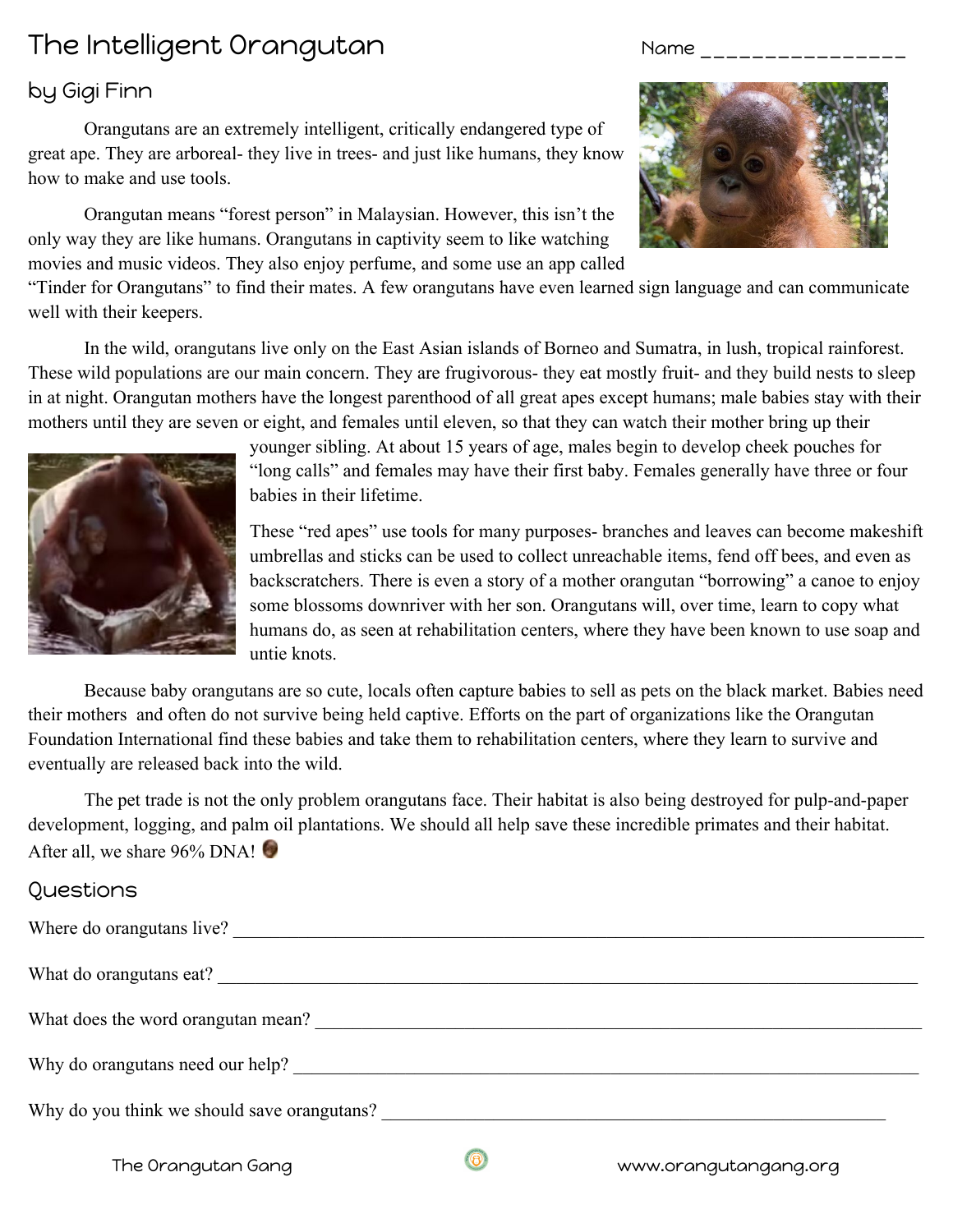# Palm Oil Research

| To answer these questions, you can use websites like www.theorangutanproject.org, www.orangutan.org, |
|------------------------------------------------------------------------------------------------------|
| www.redapes.org. www.theproblemwithpalmoil.org. and www.orangutangang.org.                           |
| What is palm oil harvested from?                                                                     |

Name three other ingredients that are actually palm oil, but don't contain the word "palm": \_\_\_\_\_\_\_\_\_\_\_\_\_\_\_,

| , and                                                                                                                                                                                                                                                                                                                                                                              |  |
|------------------------------------------------------------------------------------------------------------------------------------------------------------------------------------------------------------------------------------------------------------------------------------------------------------------------------------------------------------------------------------|--|
|                                                                                                                                                                                                                                                                                                                                                                                    |  |
| and $\overline{\qquad \qquad }$                                                                                                                                                                                                                                                                                                                                                    |  |
|                                                                                                                                                                                                                                                                                                                                                                                    |  |
| $\frac{1}{2}$ and $\frac{1}{2}$ and $\frac{1}{2}$ and $\frac{1}{2}$ and $\frac{1}{2}$ and $\frac{1}{2}$ and $\frac{1}{2}$ and $\frac{1}{2}$ and $\frac{1}{2}$ and $\frac{1}{2}$ and $\frac{1}{2}$ and $\frac{1}{2}$ and $\frac{1}{2}$ and $\frac{1}{2}$ and $\frac{1}{2}$ and $\frac{1}{2}$ a<br>Is palm oil good for your heart? Why or why not? ________________________________ |  |
| What is sustainable palm oil?                                                                                                                                                                                                                                                                                                                                                      |  |

# Palm Oil Investigation

Find five things in your house that have palm oil in them and write them in the left column. Go online and find similar products that don't use palm oil. Write these products on the right.

| e.g. Ritz Crackers | Town House Crackers |
|--------------------|---------------------|
|                    |                     |
|                    |                     |
|                    |                     |
|                    |                     |
|                    |                     |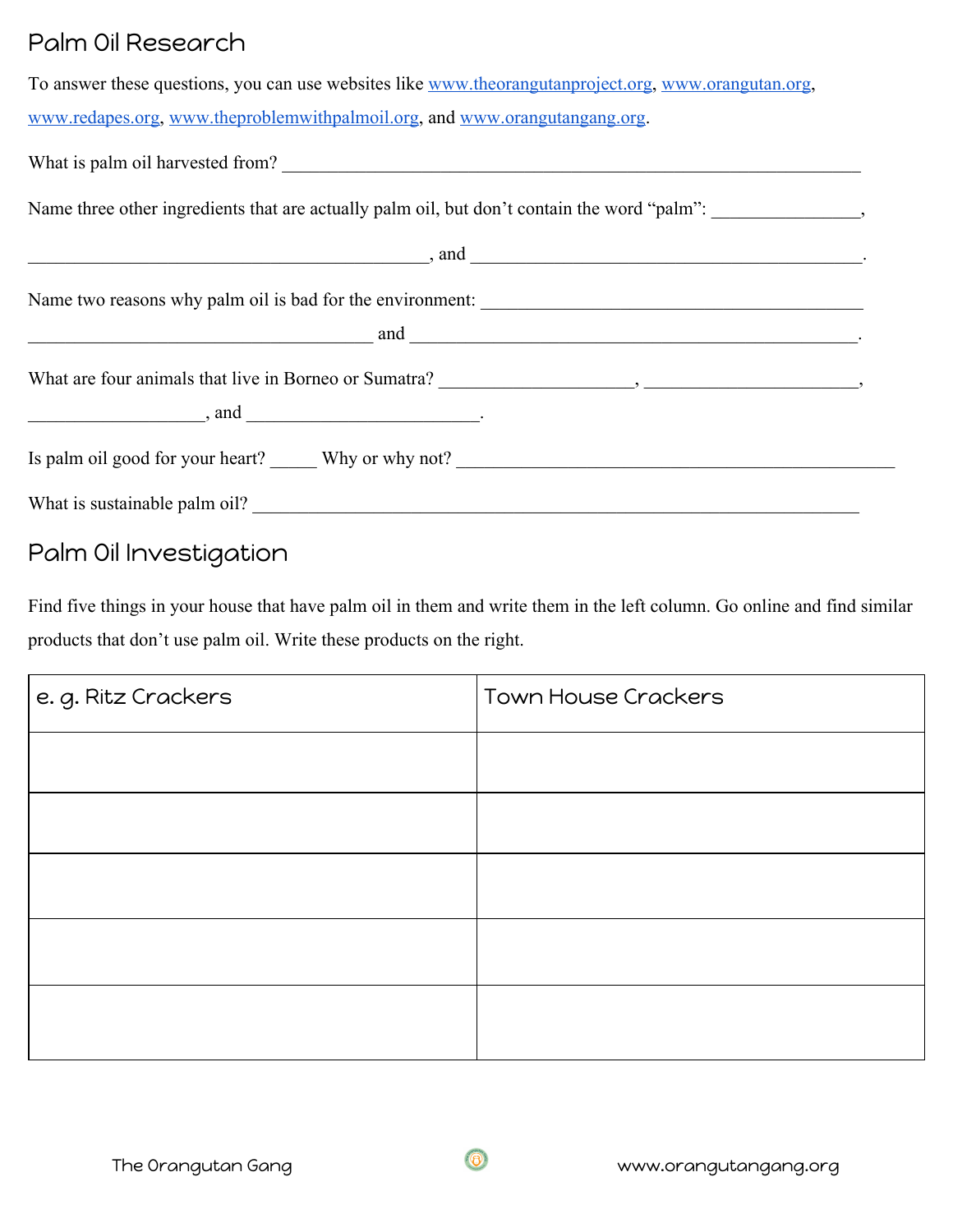# The Intelligent Orangutan Name Answer Key

#### by Gigi Finn

Orangutans are an extremely intelligent, critically endangered type of great ape. They are arboreal- they live in trees- and just like humans, they know how to make and use tools.

Orangutan means "forest person" in Malaysian. However, this isn't the only way they are like humans. Orangutans in captivity seem to like watching movies and music videos. They also enjoy perfume, and some use an app called "Tinder for



Orangutans" to find their mates. A few orangutans have even learned sign language and can communicate well with their keepers.

In the wild, orangutans live only on the East Asian islands of Borneo and Sumatra, in lush, tropical rainforest. These wild populations are our main concern. They are frugivorous- they eat mostly fruit- and they build nests to sleep in at night. Orangutan mothers have the longest parenthood of all great apes except humans; male babies stay with their mothers until they are seven or eight, and females until eleven, so that they can watch their mother bring up their



younger sibling. At about 15 years of age, males begin to develop cheek pouches for "long calls" and females may have their first baby. Females generally have three or four babies in their lifetime.

These "red apes" use tools for many purposes- branches and leaves can become makeshift umbrellas and sticks can be used to collect unreachable items, fend off bees, and even as backscratchers. There is even a story of a mother orangutan "borrowing" a canoe to enjoy some blossoms downriver with her son. Orangutans will, over time, learn to copy what humans do, as seen at rehabilitation centers, where they have been known to use soap and untie knots.

Because baby orangutans are so cute, locals often capture babies to sell as pets on the black market. Babies need their mothers and often do not survive being held captive. Efforts on the part of organizations like the Orangutan Foundation International find these babies and take them to rehabilitation centers, where they learn to survive and eventually are released back into the wild.

The pet trade is not the only problem orangutans face. Their habitat is also being destroyed for pulp-and-paper development, logging, and palm oil plantations. We should all help save these incredible primates and their habitat. After all, we share  $96\%$  DNA!

#### Questions

| Where do orangutans live?                                                                                        | In rainforest on the East Asian islands of Sumatra and Borneo              |  |
|------------------------------------------------------------------------------------------------------------------|----------------------------------------------------------------------------|--|
| What do orangutans eat?                                                                                          | Mostly fruit<br><u> 1980 - Jan James Barnett, fransk politik (d. 1980)</u> |  |
| What does the word orangutan mean? Forest person                                                                 |                                                                            |  |
| Why do orangutans need help? We are destroying their home for pulp-and-paper, logging, and oil palm plantations. |                                                                            |  |
| Why do you think we should save orangutans?                                                                      | Answers vary                                                               |  |
|                                                                                                                  |                                                                            |  |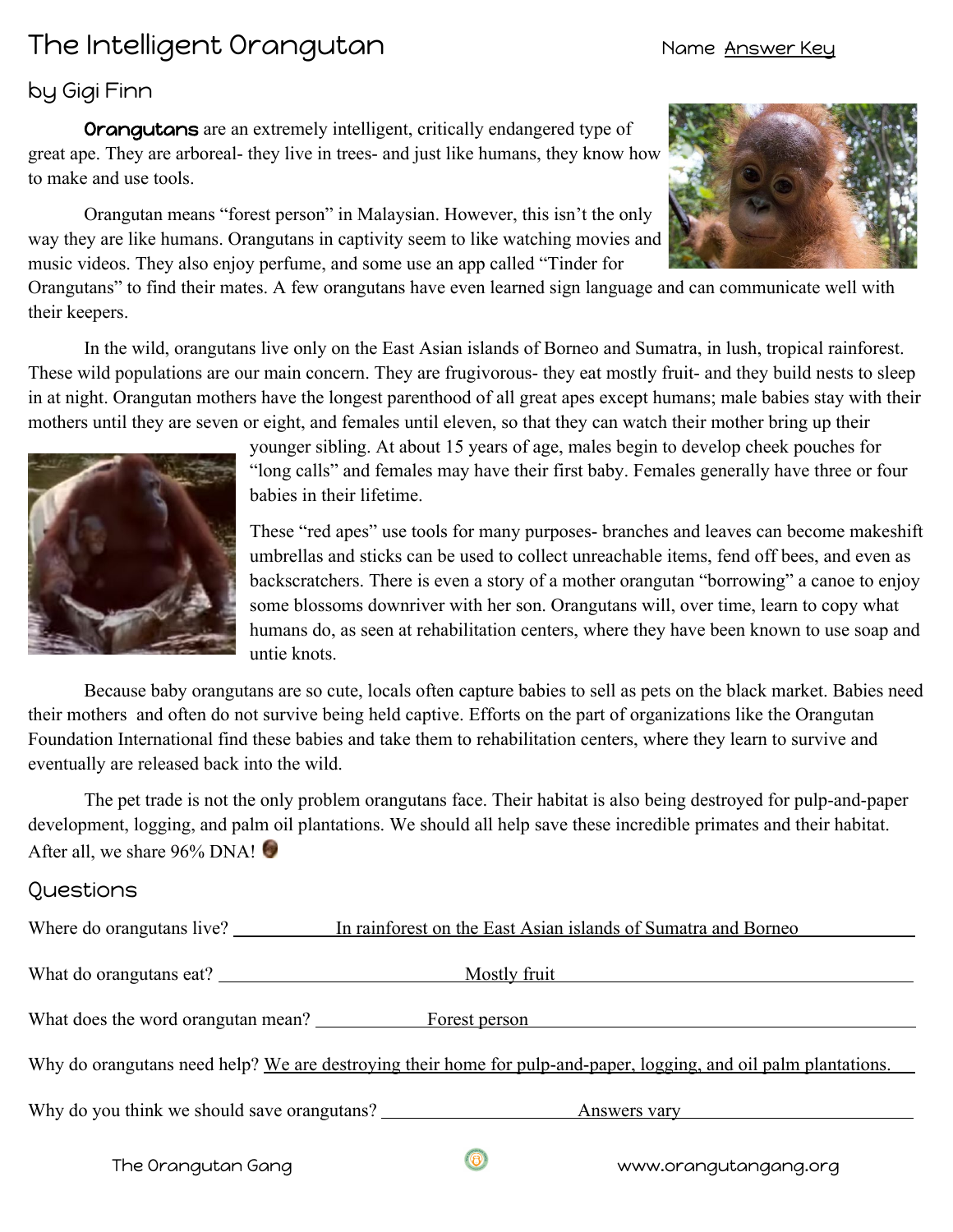# Palm Oil Research

| To answer these questions, you can use websites like www.theorangutanproject.org, www.orangutan.org, |
|------------------------------------------------------------------------------------------------------|
| www.redapes.org, www.theproblemwithpalmoil.org, and www.orangutangang.org.                           |

| What is palm oil harvested from? The fruit of the oil palm tree                                                                                  |  |  |
|--------------------------------------------------------------------------------------------------------------------------------------------------|--|--|
| Name three other ingredients that are actually palm oil, but don't contain the word "palm": _______________,                                     |  |  |
| See $Q$ : Is palm fruit oil/palmitate the same thing as palm oil? $\Box$ , and $\Box$                                                            |  |  |
| Name two reasons why palm oil is bad for the environment: <u>It contributes to climate change</u><br>and It fuels rainforest destruction         |  |  |
| What are four animals that live in Borneo or Sumatra? _______ tigers _______, _____ elephants _________,<br><u>orangutans</u> , and <u>hinos</u> |  |  |
| Is palm oil good for your heart? no Why or why not? it contains saturated fats                                                                   |  |  |
|                                                                                                                                                  |  |  |

# Palm Oil Investigation

Find five things in your house that have palm oil in them and write them in the left column. Go online and find similar products that don't use palm oil. Write these products on the right.

| e.g. Ritz Crackers | <b>Town House Crackers</b> |
|--------------------|----------------------------|
| Answers vary.      |                            |
|                    |                            |
|                    |                            |
|                    |                            |
|                    |                            |